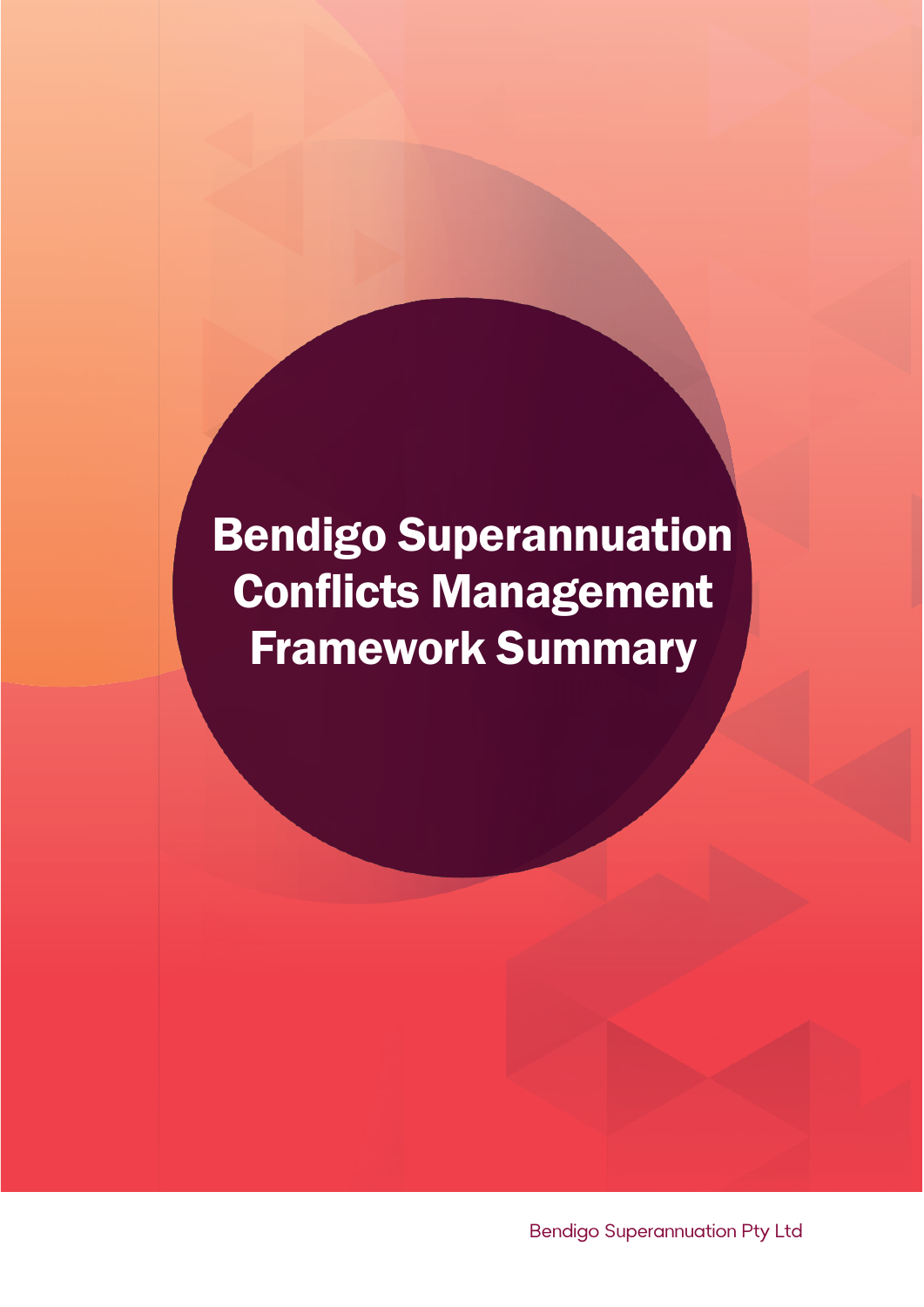# **OVERVIEW**

#### **BACKGROUND**

Bendigo Superannuation Pty Ltd ABN 23 644 620 128 (Bendigo Super) is the trustee and registrable superannuation entity (RSE) licensee of The Bendigo Superannuation Plan. It is a subsidiary of Bendigo and Adelaide Bank Limited (the Bank).

The Bendigo Super Board is responsible for ensuring it has an adequate conflicts management framework that complies with its legal and regulatory obligations.

#### PURPOSE

The Bendigo Super Conflicts Management Framework (CMF) outlines Bendigo Super's approach to the management of conflicts of interest. The CMF's objective is to ensure Bendigo Super identifies and avoids, or prudently manages all perceived, potential and actual conflicts of interest that arise in its business operations.

The fundamental principle of the framework is to ensure that the best financial interests of RSE beneficiaries are prioritised and met despite a conflict arising.

#### **DEFINITIONS**

For the purposes of this framework, following terms are defined below.

| <b>Term</b>       | <b>Description</b>                                                                                                                                                                                                     |
|-------------------|------------------------------------------------------------------------------------------------------------------------------------------------------------------------------------------------------------------------|
| Conflict          | A reference to a 'conflict' is a conflict:                                                                                                                                                                             |
|                   | between the duties owed by Bendigo Super, or a responsible person<br>$\bullet$<br>of Bendigo Super to beneficiaries and the duties owed by them to<br>any other person;                                                |
|                   | between the interests of beneficiaries and the duties owed by<br>$\bullet$<br>Bendigo Super or a responsible person of Bendigo Super, to any<br>other person;                                                          |
|                   | between an interest of Bendigo Super, an associate of Bendigo<br>$\bullet$<br>Super or a responsible person or an employee of Bendigo Super,<br>and Bendigo Super's duties to beneficiaries; and                       |
|                   | between an interest of Bendigo Super, an associate of Bendigo<br>$\bullet$<br>Super, or a responsible person or an employee of Bendigo Super,<br>and the interests of beneficiaries.                                   |
|                   | Perceived, actual, and potential conflicts are contemplated and<br>managed.                                                                                                                                            |
| Relevant duty     | A relevant duty refers to any duty owed by Bendigo Super, or a<br>responsible person of Bendigo Super, to beneficiaries or to any other<br>person.                                                                     |
| Relevant interest | A relevant interest of Bendigo Super, an associate of Bendigo Super or a<br>responsible person of Bendigo Super refers to any interest, gift,<br>emolument or benefit, whether pecuniary or non-pecuniary, directly or |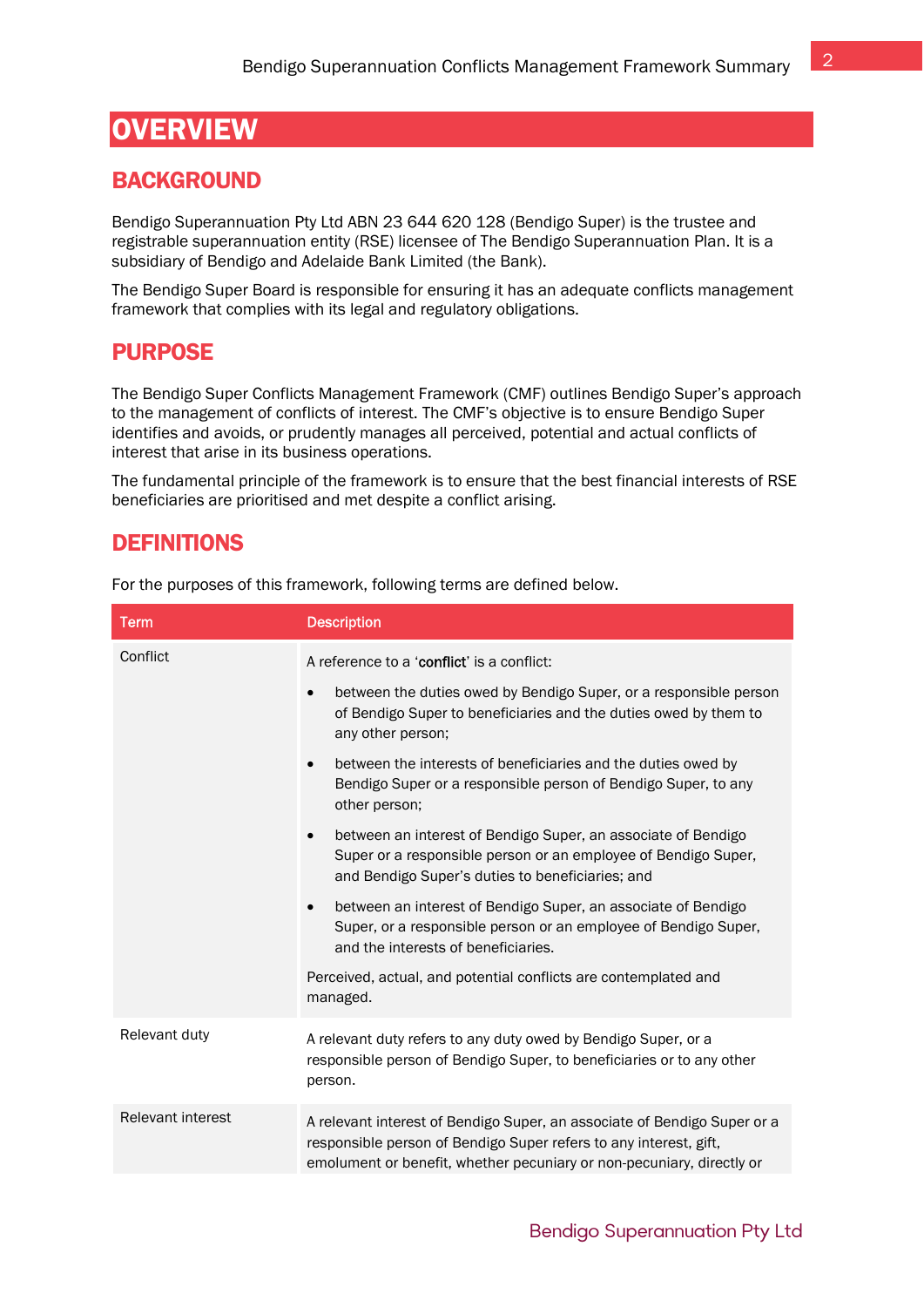| Term | <b>Description</b>                                                                                                            |
|------|-------------------------------------------------------------------------------------------------------------------------------|
|      | indirectly held by Bendigo Super, the associate or the responsible person<br>that Bendigo Super has determined to be relevant |

# FRAMEWORK

## 1 CONFLICTS OF INTEREST WORKFLOW

All perceived, potential or actual conflicts that are identified will be managed in accordance with this process.



# 1.1 Identification Interests and Duties

The identification of relevant interests and duties provides a means to identify perceived, potential and actual conflicts. Bendigo Super undertakes a regular structured approach to identify interests and duties that may result in a conflict of interest.

Bendigo Super responsible persons, staff and related stakeholders have an obligation to report potentially relevant material interests and duties.

# 1.2 Assessment for Relevance

All duties and material personal interests identified must be assessed for relevance. To be assessed as relevant, the interest or duty must have the potential to have a significant impact on Bendigo Super's capacity to act in a manner that is consistent with the best financial interests of beneficiaries.

It is also considered that material service provider engagements have the potential to have a significant impact on the best financial interests of beneficiaries.

# 1.3 Conflicts Management

The Board is responsible for the management of conflicts within Bendigo Super.

Bendigo Super will avoid conflicts where possible following approved governance arrangements.

Conflicts that can be effectively managed will be managed using the following practices:

- making public disclosures through a product disclosure statements, statutory reporting (annual reports) or publicly available information (website disclosures).
- segregating organisational structures (by duties and by activities).
- actively managing participation in potentially conflicted scenarios (physical or information barriers) and escalating decision making as required.
- use of independent experts to validate regard to best financial interest duties to beneficiaries.